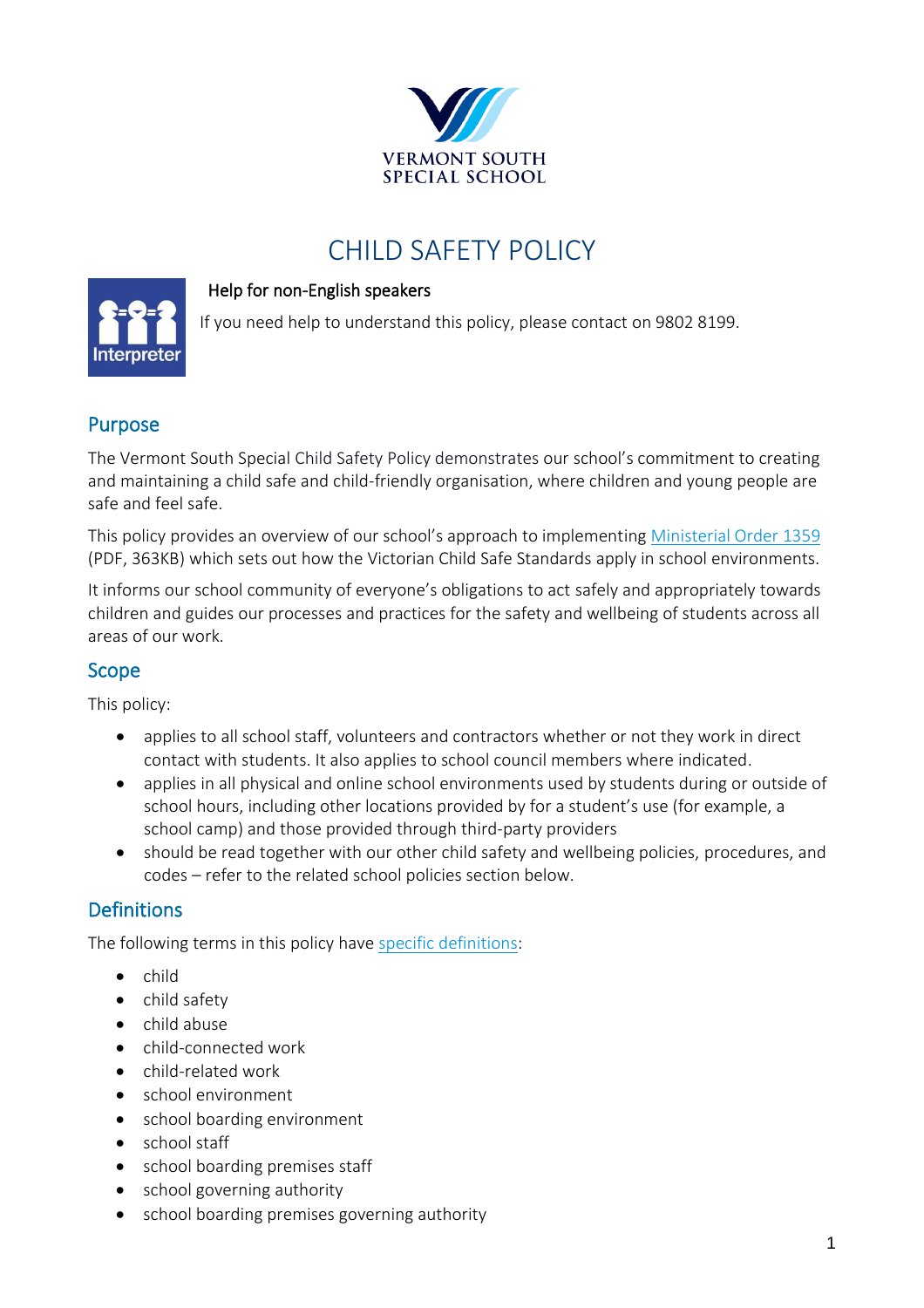- student
- volunteer.

## Statement of commitment to child safety

Vermont South Special School is a child safe organisation which welcomes all children, young people and their families.

We are committed to providing environments where our students are safe and feel safe, where their participation is valued, their views respected, and their voices are heard about decisions that affect their lives. Our child safe policies, strategies and practices are inclusive of the needs of all children and students.

We have no tolerance for child abuse and take proactive steps to identify and manage any risks of harm to students in our school environments.

We promote positive relationships between students and adults and between students and their peers. These relationships are based on trust and respect.

We take proactive steps to identify and manage any risk of harm to students in our school environment. When child safety concerns are raised or identified, we treat these seriously and respond promptly and thoroughly.

Particular attention is given to the child safety needs of Aboriginal students, those from culturally and linguistically diverse backgrounds, international students, students with disabilities, those unable to live at home, children and young people who identify as lesbian, gay, bisexual, trans and gender diverse, intersex and queer (LGBTIQ+) and other students experiencing risk or vulnerability. Inappropriate or harmful behaviour targeting students based on these or other characteristics, such as racism or homophobia, are not tolerated at our school, and any instances identified will be addressed with appropriate consequences.

Child safety is a shared responsibility. Every person involved in our school has an important role in promoting child safety and wellbeing and promptly raising any issues or concerns about a child's safety.

We are committed to regularly reviewing our child safe practices, and seeking input from our students, families, staff, and volunteers to inform our ongoing strategies.

## Roles and responsibilities

## School leadership team

Our school leadership team (comprising the Principal, Assistant Principal, leading teachers and learning specialists) is responsible for ensuring that a strong child safe culture is created and maintained, and that policies and practices are effectively developed and implemented in accordance with Ministerial Order 1359.

The Principal and Assistant Principal will:

- ensure effective child safety and wellbeing governance, policies, procedures, codes and practices are in place and followed
- model a child safe culture that facilitates the active participation of students, families and staff in promoting and improving child safety, cultural safety and wellbeing
- enable inclusive practices where the diverse needs of all students are considered
- reinforce high standards of respectful behaviour between students and adults, and between students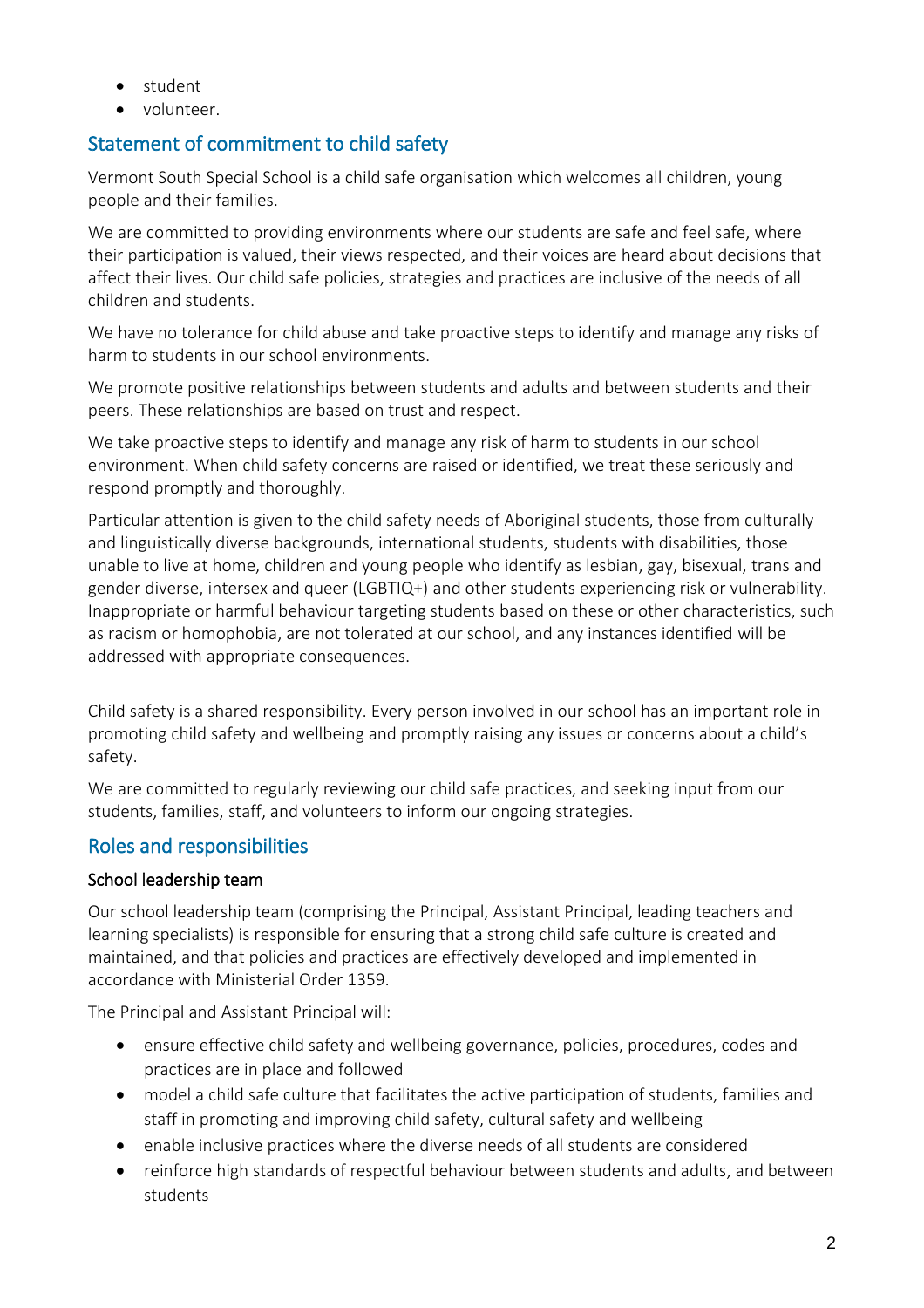- promote regular open discussion on child safety issues within the school community including at leadership team meetings, staff meetings and school council meetings
- facilitate regular professional learning for staff and volunteers (where appropriate) to build deeper understandings of child safety, cultural safety, student wellbeing and prevention of responding to abuse
- create an environment where child safety complaints and concerns are readily raised, and no one is discouraged from reporting an allegation of child abuse to relevant authorities.

## School staff and volunteers

All staff and volunteers will:

- participate in child safety and wellbeing induction and training provided by the school or the Department of Education and Training, and always follow the school's child safety and wellbeing policies and procedures
- act in accordance with our Child Safety Code of Conduct [https://www.vermont-south](https://aus01.safelinks.protection.outlook.com/?url=https%3A%2F%2Fwww.vermont-south-ss.vic.edu.au%2Four-school%2F%23policies&data=05%7C01%7CClare.Merison%40education.vic.gov.au%7C6ba670ff511f4f532adb08da3c59d660%7Cd96cb3371a8744cfb69b3cec334a4c1f%7C0%7C0%7C637888653783038577%7CUnknown%7CTWFpbGZsb3d8eyJWIjoiMC4wLjAwMDAiLCJQIjoiV2luMzIiLCJBTiI6Ik1haWwiLCJXVCI6Mn0%3D%7C3000%7C%7C%7C&sdata=BaAWZu4g1EDS3fOONNzckC9xj1gZliD8ihThQNRpZ2A%3D&reserved=0)[ss.vic.edu.au/our-school/#policies](https://aus01.safelinks.protection.outlook.com/?url=https%3A%2F%2Fwww.vermont-south-ss.vic.edu.au%2Four-school%2F%23policies&data=05%7C01%7CClare.Merison%40education.vic.gov.au%7C6ba670ff511f4f532adb08da3c59d660%7Cd96cb3371a8744cfb69b3cec334a4c1f%7C0%7C0%7C637888653783038577%7CUnknown%7CTWFpbGZsb3d8eyJWIjoiMC4wLjAwMDAiLCJQIjoiV2luMzIiLCJBTiI6Ik1haWwiLCJXVCI6Mn0%3D%7C3000%7C%7C%7C&sdata=BaAWZu4g1EDS3fOONNzckC9xj1gZliD8ihThQNRpZ2A%3D&reserved=0)
- identify and raise concerns about child safety issues in accordance with our Child Safety Responding and Reporting Obligations Policy and Procedures [https://www.vermont-south](https://aus01.safelinks.protection.outlook.com/?url=https%3A%2F%2Fwww.vermont-south-ss.vic.edu.au%2Four-school%2F%23policies&data=05%7C01%7CClare.Merison%40education.vic.gov.au%7C6ba670ff511f4f532adb08da3c59d660%7Cd96cb3371a8744cfb69b3cec334a4c1f%7C0%7C0%7C637888653783038577%7CUnknown%7CTWFpbGZsb3d8eyJWIjoiMC4wLjAwMDAiLCJQIjoiV2luMzIiLCJBTiI6Ik1haWwiLCJXVCI6Mn0%3D%7C3000%7C%7C%7C&sdata=BaAWZu4g1EDS3fOONNzckC9xj1gZliD8ihThQNRpZ2A%3D&reserved=0)[ss.vic.edu.au/our-school/#policies](https://aus01.safelinks.protection.outlook.com/?url=https%3A%2F%2Fwww.vermont-south-ss.vic.edu.au%2Four-school%2F%23policies&data=05%7C01%7CClare.Merison%40education.vic.gov.au%7C6ba670ff511f4f532adb08da3c59d660%7Cd96cb3371a8744cfb69b3cec334a4c1f%7C0%7C0%7C637888653783038577%7CUnknown%7CTWFpbGZsb3d8eyJWIjoiMC4wLjAwMDAiLCJQIjoiV2luMzIiLCJBTiI6Ik1haWwiLCJXVCI6Mn0%3D%7C3000%7C%7C%7C&sdata=BaAWZu4g1EDS3fOONNzckC9xj1gZliD8ihThQNRpZ2A%3D&reserved=0)
- including following the [Four Critical Actions for Schools](https://www.education.vic.gov.au/school/teachers/health/childprotection/Pages/report.aspx)
- ensure students' views are taken seriously and their voices are heard about decisions that affect their lives
- implement inclusive practices that respond to the diverse needs of students.

## School council

In performing the functions and powers given to them under the *Education and Training Reform Act 2006*, school council members will:

- champion and promote a child safe culture with the broader school community
- ensure that child safety is a regular agenda item at school council meetings
- undertake annual training on child safety
- approve updates to, and act in accordance with the Child Safety Code of Conduct to the extent that it applies to school council employees and members
- At Vermont South Special School, school council employment duties are delegated to the Principal who is bound by this policy

## Specific staff child safety responsibilities

Vermont South Special School has nominated a child safety champion to support the Principal to implement our child safety policies and practices, including staff and volunteer training.

The responsibilities of the child safety champion are outlined at Guidance for child safety [champions.](https://www.vic.gov.au/guidance-child-safety-champions)

Our Principal and child safety champion are the first point of contact for child safety concerns or queries and for coordinating responses to child safety incidents.

• The Assistant Principal is responsible for monitoring the school's compliance with the Child Safety and Wellbeing Policy. Anyone in our school community should approach the Assistant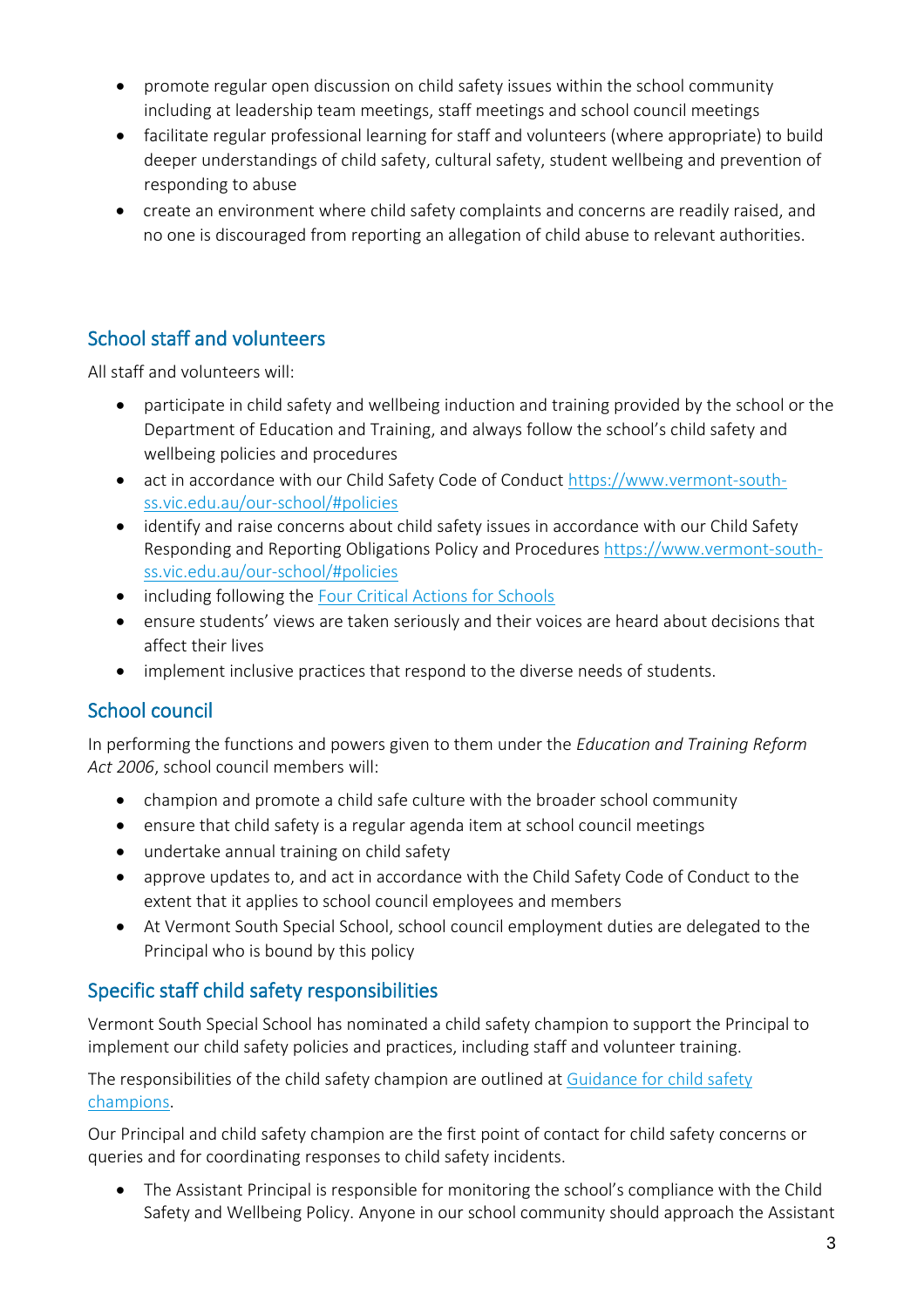Principal if they have any concerns about the school's compliance with the Child Safety and Wellbeing Policy.

- The Assistant Principal is responsible for informing the school community about this policy, and making it publicly available
- Other specific roles and responsibilities are named in other child safety policies and procedures, including the Child Safety Code of Conduct, Child Safety Responding and Reporting Obligations (including Mandatory Reporting) Policy and Procedures, and Child Safety Risk Register.

The Leadership team meet regularly and identify and respond to any ongoing matters related to child safety and wellbeing.

Our Leadership team monitors the Child Safety Risk Register.

## Child Safety Code of Conduct

Our Child Safety Code of Conduct sets the boundaries and expectations for appropriate behaviours between adults and students. It also clarifies behaviours that are not acceptable in our physical and online environments.

We ensure that students also know what is acceptable and what is not acceptable so that they can be clear and confident about what to expect from adults in the school.

The Child Safety Code of Conduct [https://www.vermont-south-ss.vic.edu.au/our-school/#policies](https://aus01.safelinks.protection.outlook.com/?url=https%3A%2F%2Fwww.vermont-south-ss.vic.edu.au%2Four-school%2F%23policies&data=05%7C01%7CClare.Merison%40education.vic.gov.au%7C6ba670ff511f4f532adb08da3c59d660%7Cd96cb3371a8744cfb69b3cec334a4c1f%7C0%7C0%7C637888653783038577%7CUnknown%7CTWFpbGZsb3d8eyJWIjoiMC4wLjAwMDAiLCJQIjoiV2luMzIiLCJBTiI6Ik1haWwiLCJXVCI6Mn0%3D%7C3000%7C%7C%7C&sdata=BaAWZu4g1EDS3fOONNzckC9xj1gZliD8ihThQNRpZ2A%3D&reserved=0)

also includes processes to report inappropriate behaviour.

#### Managing risks to child safety and wellbeing

At our school we identify, assess and manage risks to child safety and wellbeing in our physical and online school environments. These risks are managed through our child safety and wellbeing policies, procedures and practices, and in our activity specific risk registers, such as those we develop for off-site overnight camps, adventure activities and facilities and services we contract through third party providers for student use.

Our Child Safety Risk Register is used to record any identified risks related to child abuse alongside actions in place to manage those risks. Our school leadership team will monitor and evaluate the effectiveness of the actions in the Child Safety Risk Register at least annually.

#### Establishing a culturally safe environment

At Vermont South Special School we are committed to establishing an inclusive and culturally safe school where the strengths of Aboriginal culture, values and practices are respected.

We think about how every student can have a positive experience in a safe environment. For Aboriginal students, we recognise the link between Aboriginal culture, identity and safety and actively create opportunities for Aboriginal students and the Aboriginal community to have a voice and presence in our school planning, policies, and activities.

We have developed the following strategies to promote cultural safety in our school community:

- All staff attend CUST training provided by the Department of Education
- Our Aboriginal and Torres Strait Islander Education Plan outlines the measures we have in place to maintain an inclusive and culturally safe school for Aboriginal children and students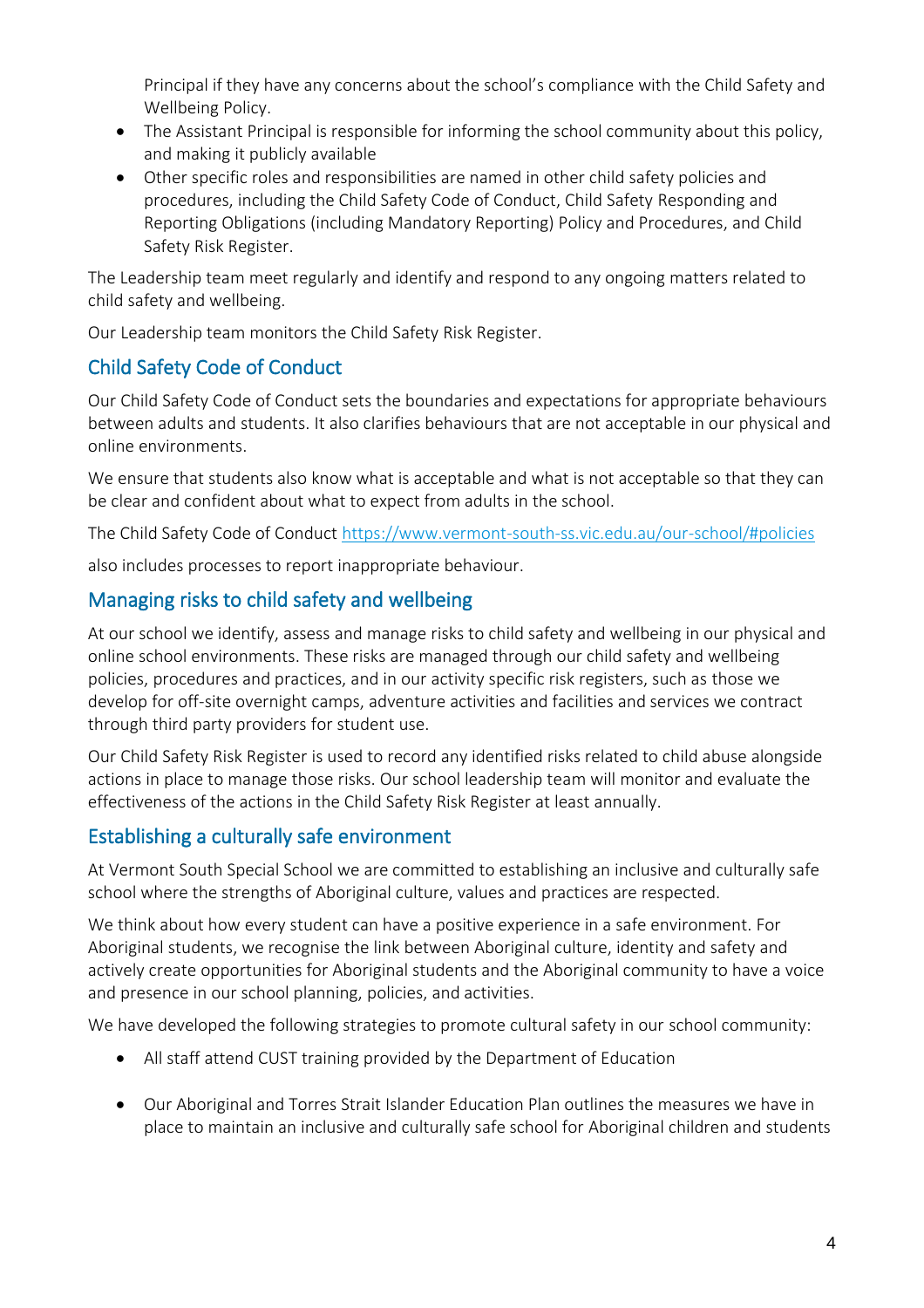#### Student empowerment

To support child safety and wellbeing at Vermont South Special School we work to create an inclusive and supportive environment that encourages students and families to contribute to our child safety approach and understand their rights and their responsibilities.

Respectful relationships between students are reinforced and we encourage strong friendships and peer support in the school to ensure a sense of belonging through implementing our whole school approach to School Wide Positive Behaviour, Respectful Relationships, our student Code of Conduct, and our school values.

We inform students of their rights through our whole school approach to Respectful Relationships, our Personal Safety lessons and give them the skills and confidence to recognise unsafe situations with adults or other students and to speak up and act on concerns relating to themselves or their peers. We ensure our students know who to talk to if they are worried or feeling unsafe and we encourage them to share concerns with a trusted adult at any time. Students and families can also access information on how to report concerns at the school office or by contacting the Assistant Principal.

When the school is gathering information in relation to a complaint about alleged misconduct or abuse of a child, we will listen to the complainant's account and take them seriously, check our understanding of the complaint, support the student and keep them (and their parents and carers, as appropriate) informed about progress.

The school runs personal safety lessons in all sections and classes of the school to empower children and students to report when they are in an unsafe situation.

## Family engagement

Our families and the school community have an important role in monitoring and promoting children's safety and wellbeing and helping children to raise any concerns.

To support family engagement, at Vermont South Special School we are committed to providing families and community with accessible information about our school's child safe policies and practices and involving them in our approach to child safety and wellbeing.

We will create opportunities for families to have input into the development and review of our child safety policies and practices and encourage them to raise any concerns and ideas for improvement.

We do this by:

- seeking input from families and the community in the newsletter and school council
- all of our child safety policies and procedures will be available for students and parents at [www.vermont-south-ss.vic.edu.au](http://www.vermont-south-ss.vic.edu.au/) and at the school office, and on the Child Safety noticeboard.
- Newsletters will inform families and the school community about any significant updates to our child safety policies or processes, and strategies or initiatives that we are taking to ensure student safety.
- PROTECT Child Safety posters and 4 Critical Actions posters are displayed across all sections of the school

## Diversity and equity

As a child safe organisation, we celebrate the rich diversity of our students, families and community and promote respectful environments that are free from discrimination. Our focus is on wellbeing and growth for all.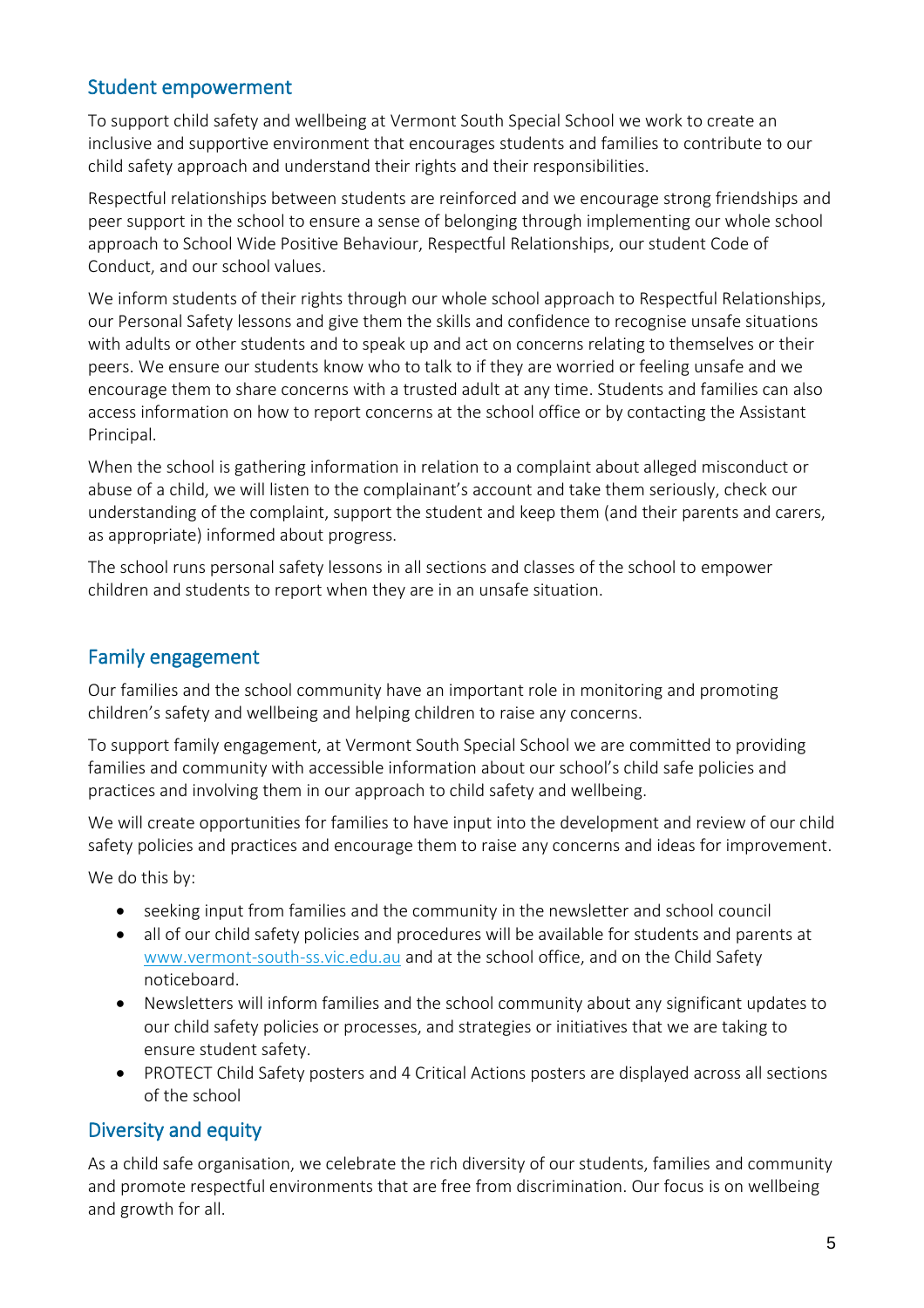We recognise that every child has unique skills, strengths and experiences to draw on.

We pay particular attention to individuals and groups of children and young people in our community with additional and specific needs. This includes tailoring our child safety strategies and supports to the needs of:

- Aboriginal children and young people
- children from culturally and linguistically diverse backgrounds
- children and young people with disabilities
- children unable to live at home or impacted by family violence
- international students
- children and young people who identify as LGBTIQ+.

Our Student Wellbeing and Engagement policy and our Gender and Sexual Diversity Policy provides more information about the measures we have in place to support diversity and equity.

#### Suitable staff and volunteers

At Vermont South Special School, we apply robust child safe recruitment, induction, training, and supervision practices to ensure that all staff, contractors, and volunteers are suitable to work with children.

#### Staff recruitment

When recruiting staff, we follow the Department of Education and Training's recruitment policies and guidelines, available on the Policy and Advisory Library (PAL) at:

- [Recruitment in Schools](https://www2.education.vic.gov.au/pal/recruitment-schools/overview)
- [Suitability for Employment Checks](https://www2.education.vic.gov.au/pal/suitability-employment-checks/overview)
- [School Council Employment](https://www2.education.vic.gov.au/pal/school-council-employment/overview)
- [Contractor OHS Management.](https://www2.education.vic.gov.au/pal/contractor-ohs-management/policy)

When engaging staff to perform child-related work, we:

- sight, verify and record the person's Working with Children clearance or equivalent background check such as a Victorian teaching registration
- collect and record:
	- o proof of the person's identity and any professional or other qualifications
	- o the person's history of working with children
	- o references that address suitability for the job and working with children.

#### Staff induction

All newly appointed staff will be expected to participate in our child safety and wellbeing induction program. The program will include a focus on:

- the Child Safety Policy (this document)
- the Child Safety Code of Conduct
- the Child Safety Responding and Reporting Obligations (including Mandatory Reporting) Policy and Procedures and
- any other child safety and wellbeing information that school leadership considers appropriate to the nature of the role.

#### Ongoing supervision and management of staff

All staff engaged in child-connected work will be supervised appropriately to ensure that their behaviour towards children is safe and appropriate.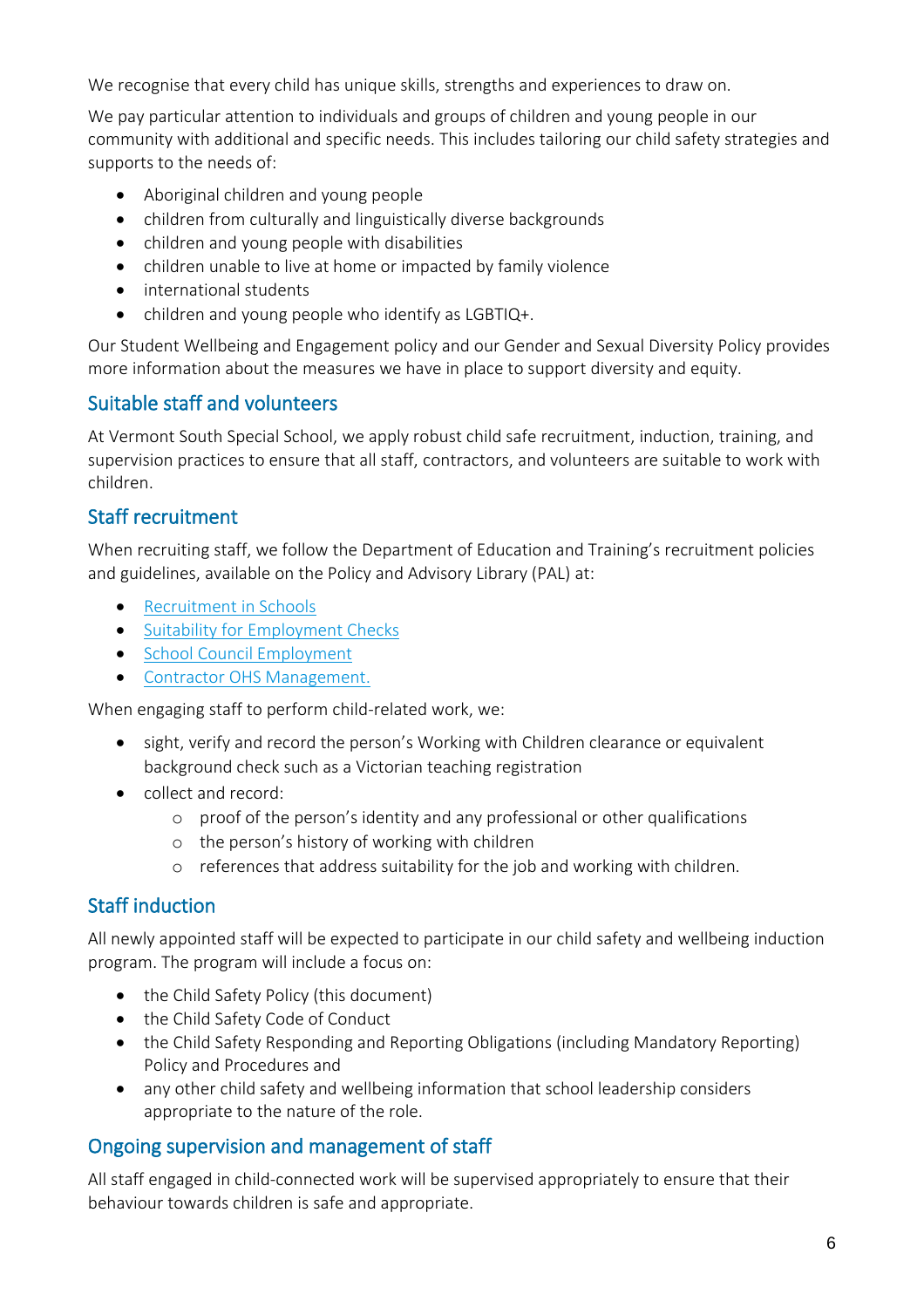Staff will be monitored and assessed to ensure their continuing suitability for child-connected work. This will be done by regular classroom observations by members of the leadership team.

Inappropriate behaviour towards children and young people will be managed swiftly and in accordance with our school and department policies and our legal obligations. Child safety and wellbeing will be paramount.

#### Suitability of volunteers

All volunteers are required to comply with our Volunteers Policy [https://www.vermont-south](https://aus01.safelinks.protection.outlook.com/?url=https%3A%2F%2Fwww.vermont-south-ss.vic.edu.au%2Four-school%2F%23policies&data=05%7C01%7CClare.Merison%40education.vic.gov.au%7C6ba670ff511f4f532adb08da3c59d660%7Cd96cb3371a8744cfb69b3cec334a4c1f%7C0%7C0%7C637888653783038577%7CUnknown%7CTWFpbGZsb3d8eyJWIjoiMC4wLjAwMDAiLCJQIjoiV2luMzIiLCJBTiI6Ik1haWwiLCJXVCI6Mn0%3D%7C3000%7C%7C%7C&sdata=BaAWZu4g1EDS3fOONNzckC9xj1gZliD8ihThQNRpZ2A%3D&reserved=0)[ss.vic.edu.au/our-school/#policies](https://aus01.safelinks.protection.outlook.com/?url=https%3A%2F%2Fwww.vermont-south-ss.vic.edu.au%2Four-school%2F%23policies&data=05%7C01%7CClare.Merison%40education.vic.gov.au%7C6ba670ff511f4f532adb08da3c59d660%7Cd96cb3371a8744cfb69b3cec334a4c1f%7C0%7C0%7C637888653783038577%7CUnknown%7CTWFpbGZsb3d8eyJWIjoiMC4wLjAwMDAiLCJQIjoiV2luMzIiLCJBTiI6Ik1haWwiLCJXVCI6Mn0%3D%7C3000%7C%7C%7C&sdata=BaAWZu4g1EDS3fOONNzckC9xj1gZliD8ihThQNRpZ2A%3D&reserved=0) which describes how we assess the suitability of prospective volunteers and outlines expectations in relation to child safety and wellbeing induction and training, and supervision and management.

#### Child safety knowledge, skills and awareness

Ongoing training and education are essential to ensuring that staff understand their roles and responsibilities and develop their capacity to effectively address child safety and wellbeing matters.

In addition to the child safety and wellbeing induction, our staff will participate in a range of training and professional learning to equip them with the skills and knowledge necessary to maintain a child safe environment.

Staff child safety and wellbeing training will be delivered at least annually and will include guidance on:

- our school's child safety policy, procedures, codes, and practices
- completing the Protecting Children [Mandatory Reporting and Other Legal Obligations](http://elearn.com.au/det/protectingchildren/) online module annually
- recognising indicators of child harm including harm caused by other children and students
- responding effectively to issues of child safety and wellbeing and supporting colleagues who disclose harm
- how to build culturally safe environments for children and students
- information sharing and recordkeeping obligations
- how to identify and mitigate child safety and wellbeing risks in the school environment.

Other professional learning and training on child safety and wellbeing, for example, training for our volunteers, will be tailored to specific roles and responsibilities and any identified or emerging needs or issues.

#### School council training and education

To ensure our school council is equipped with the knowledge required to make decisions in the best interests of student safety and wellbeing, and to identify and mitigate child safety and wellbeing risks in our school environment, the council is trained at least annually. Training includes guidance on:

- individual and collective obligations and responsibilities for implementing the Child Safe Standards and managing the risk of child abuse
- child safety and wellbeing risks in our school environment
- Vermont South Special School Child Safety Policy, procedures, codes and practices

## Complaints and reporting processes

Vermont South Special School fosters a culture that encourages staff, volunteers, students, parents, and the school community to raise concerns and complaints. This makes it more difficult for breaches of the code of conduct, misconduct or abuse to occur and remain hidden.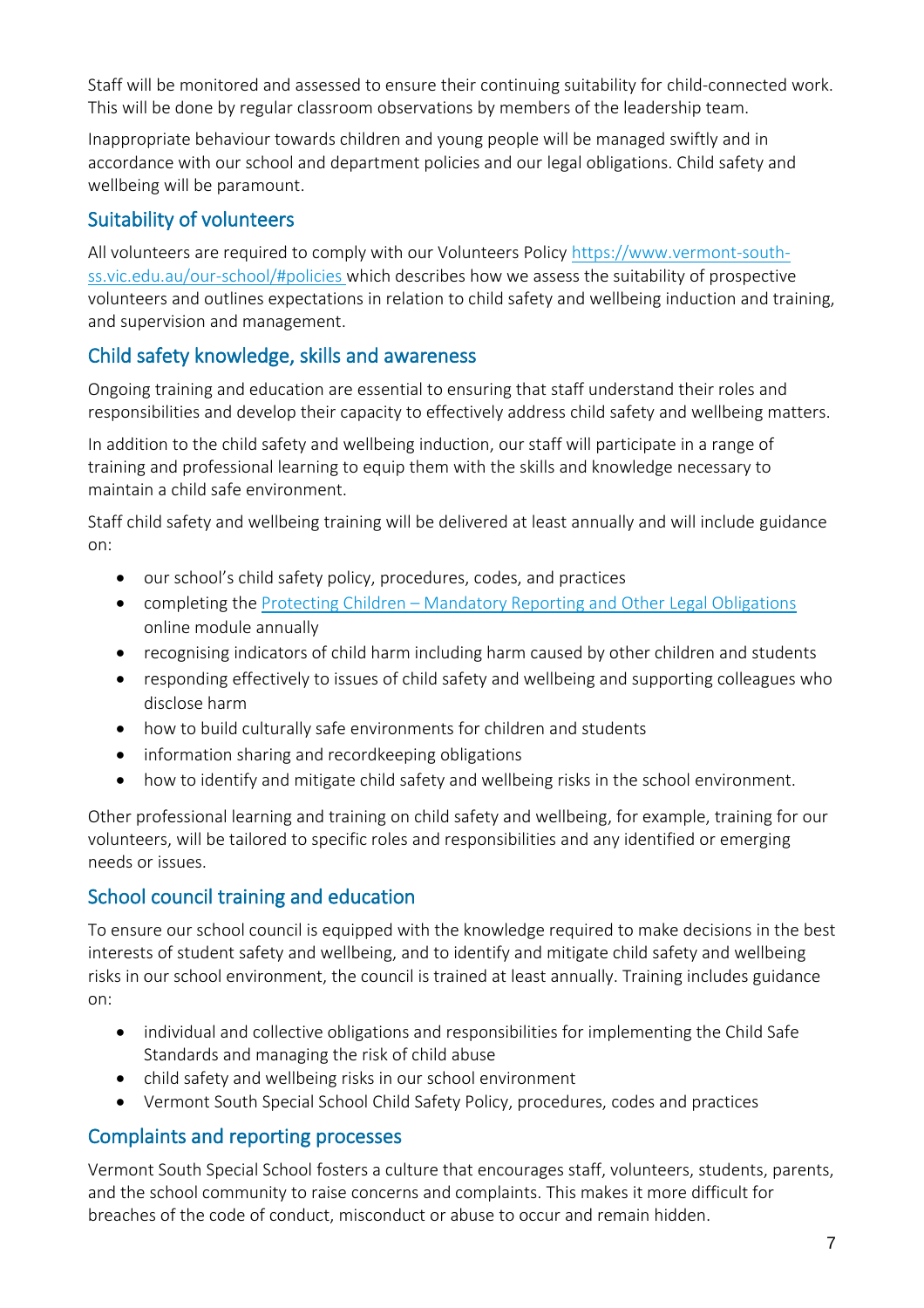We have clear pathways for raising complaints and concerns and responding and this is documented in our school's Complaint Policy. The Complaints Policy can be found at [https://www.vermont-south-ss.vic.edu.au/our-school/#policies](https://aus01.safelinks.protection.outlook.com/?url=https%3A%2F%2Fwww.vermont-south-ss.vic.edu.au%2Four-school%2F%23policies&data=05%7C01%7CClare.Merison%40education.vic.gov.au%7C6ba670ff511f4f532adb08da3c59d660%7Cd96cb3371a8744cfb69b3cec334a4c1f%7C0%7C0%7C637888653783038577%7CUnknown%7CTWFpbGZsb3d8eyJWIjoiMC4wLjAwMDAiLCJQIjoiV2luMzIiLCJBTiI6Ik1haWwiLCJXVCI6Mn0%3D%7C3000%7C%7C%7C&sdata=BaAWZu4g1EDS3fOONNzckC9xj1gZliD8ihThQNRpZ2A%3D&reserved=0)

If there is an incident, disclosure, allegation or suspicion of child abuse, all staff and volunteers (including school council employees) must follow our Child Safety Responding and Reporting Obligations Policy and Procedures [https://www.vermont-south-ss.vic.edu.au/our-school/#policies](https://aus01.safelinks.protection.outlook.com/?url=https%3A%2F%2Fwww.vermont-south-ss.vic.edu.au%2Four-school%2F%23policies&data=05%7C01%7CClare.Merison%40education.vic.gov.au%7C6ba670ff511f4f532adb08da3c59d660%7Cd96cb3371a8744cfb69b3cec334a4c1f%7C0%7C0%7C637888653783038577%7CUnknown%7CTWFpbGZsb3d8eyJWIjoiMC4wLjAwMDAiLCJQIjoiV2luMzIiLCJBTiI6Ik1haWwiLCJXVCI6Mn0%3D%7C3000%7C%7C%7C&sdata=BaAWZu4g1EDS3fOONNzckC9xj1gZliD8ihThQNRpZ2A%3D&reserved=0)

Our policy and procedures address complaints and concerns of child abuse made by or in relation to a child or student, school staff, volunteers, contractors, service providers, visitors or any other person while connected to the school.

As soon as any immediate health and safety concerns are addressed, and relevant school staff have been informed, we will ensure our school follows:

- the [Four Critical](https://www.education.vic.gov.au/Documents/about/programs/health/protect/FourCriticalActions_ChildAbuse.pdf) Actions for complaints and concerns relating to adult behaviour towards a child
- the [Four Critical Actions: Student Sexual Offending](https://www.education.vic.gov.au/school/teachers/health/childprotection/Pages/stusexual.aspx) for complaints and concerns relating to student sexual offending
- Our Student Wellbeing and Engagement Policy [https://www.vermont-south-ss.vic.edu.au/our](https://aus01.safelinks.protection.outlook.com/?url=https%3A%2F%2Fwww.vermont-south-ss.vic.edu.au%2Four-school%2F%23policies&data=05%7C01%7CClare.Merison%40education.vic.gov.au%7C6ba670ff511f4f532adb08da3c59d660%7Cd96cb3371a8744cfb69b3cec334a4c1f%7C0%7C0%7C637888653783038577%7CUnknown%7CTWFpbGZsb3d8eyJWIjoiMC4wLjAwMDAiLCJQIjoiV2luMzIiLCJBTiI6Ik1haWwiLCJXVCI6Mn0%3D%7C3000%7C%7C%7C&sdata=BaAWZu4g1EDS3fOONNzckC9xj1gZliD8ihThQNRpZ2A%3D&reserved=0)[school/#policies](https://aus01.safelinks.protection.outlook.com/?url=https%3A%2F%2Fwww.vermont-south-ss.vic.edu.au%2Four-school%2F%23policies&data=05%7C01%7CClare.Merison%40education.vic.gov.au%7C6ba670ff511f4f532adb08da3c59d660%7Cd96cb3371a8744cfb69b3cec334a4c1f%7C0%7C0%7C637888653783038577%7CUnknown%7CTWFpbGZsb3d8eyJWIjoiMC4wLjAwMDAiLCJQIjoiV2luMzIiLCJBTiI6Ik1haWwiLCJXVCI6Mn0%3D%7C3000%7C%7C%7C&sdata=BaAWZu4g1EDS3fOONNzckC9xj1gZliD8ihThQNRpZ2A%3D&reserved=0)
- and Bullying Prevention Policy [https://www.vermont-south-ss.vic.edu.au/our-school/#policies](https://aus01.safelinks.protection.outlook.com/?url=https%3A%2F%2Fwww.vermont-south-ss.vic.edu.au%2Four-school%2F%23policies&data=05%7C01%7CClare.Merison%40education.vic.gov.au%7C6ba670ff511f4f532adb08da3c59d660%7Cd96cb3371a8744cfb69b3cec334a4c1f%7C0%7C0%7C637888653783038577%7CUnknown%7CTWFpbGZsb3d8eyJWIjoiMC4wLjAwMDAiLCJQIjoiV2luMzIiLCJBTiI6Ik1haWwiLCJXVCI6Mn0%3D%7C3000%7C%7C%7C&sdata=BaAWZu4g1EDS3fOONNzckC9xj1gZliD8ihThQNRpZ2A%3D&reserved=0) cover complaints and concerns relating to student physical violence or other harmful behaviours.

## **Communications**

Vermont South Special School is committed to communicating our child safety strategies to the school community through:

- ensuring that key child safety and wellbeing policies are available on our website including the Child Safety and Wellbeing Policy (this document), Child Safety Code of Conduct, and the Child Safety Responding and Reporting Obligations (including Mandatory Reporting) Policy and Procedure
- displaying PROTECT posters and 4 Critical Action posters around the school
- updates in our school newsletter
- ensuring that child safety is a regular agenda item at school leadership meetings, staff meetings and school council meetings.

## Privacy and information sharing

Vermont South Special School collects, uses, and discloses information about children and their families in accordance with Victorian privacy laws, and other relevant laws. For information on how our school collects, uses and discloses information refer to: [Schools' Privacy Policy](https://www.education.vic.gov.au/Pages/schoolsprivacypolicy.aspx).

#### Records management

We acknowledge that good records management practices are a critical element of child safety and wellbeing and manage our records in accordance with the Department of Education and Training's policy: [Records Management](https://www2.education.vic.gov.au/pal/records-management/policy) – School Records

## Review of child safety practices

At Vermont South Special School, we have established processes for the review and ongoing improvement of our child safe policies, procedures, and practices.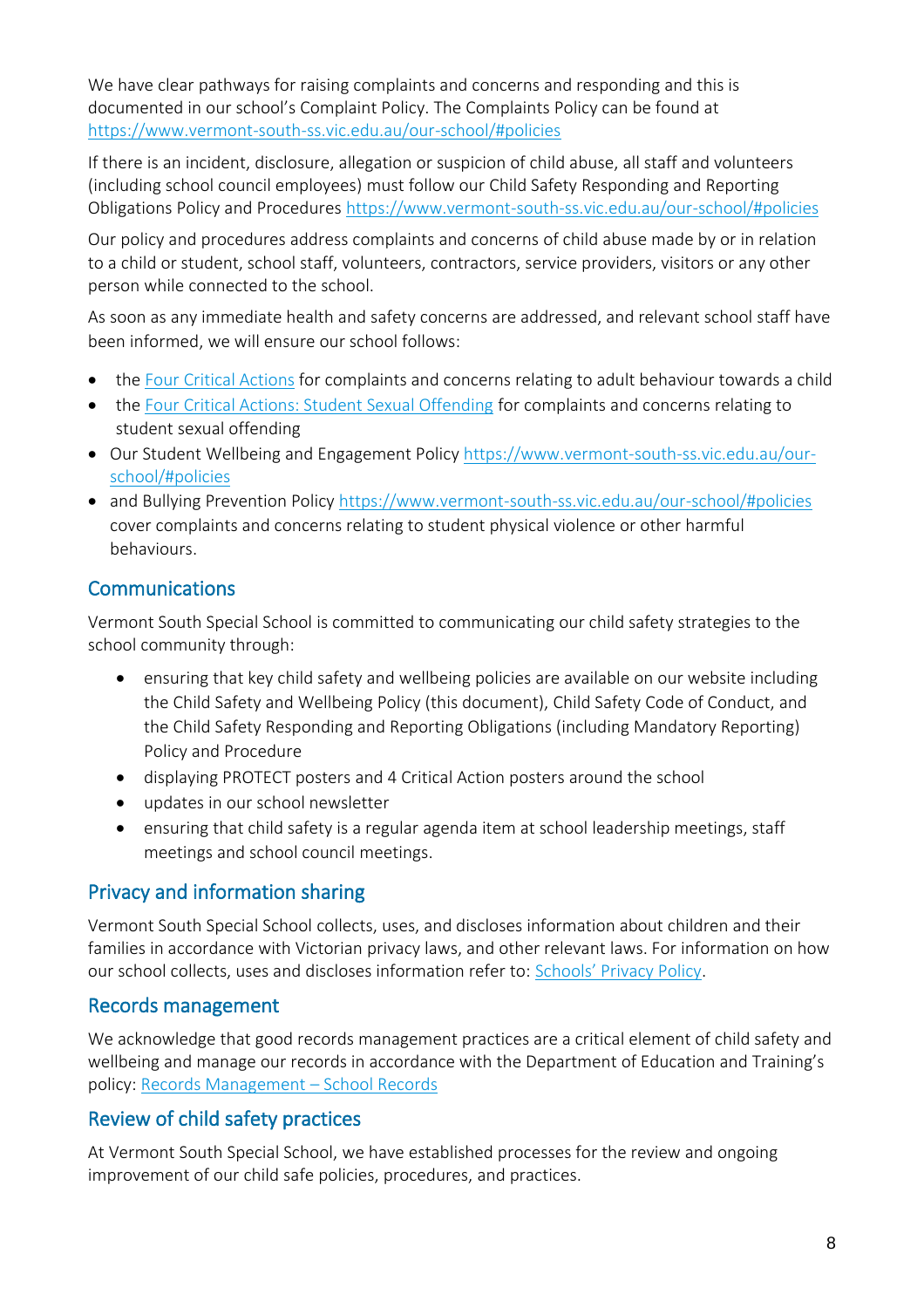We will:

- review and improve our policy every 2 years or after any significant child safety incident
- analyse any complaints, concerns, and safety incidents to improve policy and practice
- act with transparency and share pertinent learnings and review outcomes with school staff and our school community.

### Related policies and procedures

This Child Safety Policy is to be read in conjunction with other related school policies, procedures, and codes. These include our:

- Bullying Prevention Policy
- Child Safety Responding and Reporting Obligations Policy and Procedures
- Child Safety Code of Conduct
- Complaints Policy
- Digital Learning Policy
- Inclusion and Diversity Policy
- Student Wellbeing and Engagement Policy
- Visitors Policy
- Volunteers Policy

## Related Department of Education and Training policies

- [Bullying Prevention and Response Policy](https://www2.education.vic.gov.au/pal/bullying-prevention-response/policy)
- [Child and Family Violence Information Sharing Schemes](https://www2.education.vic.gov.au/pal/information-sharing-schemes/policy)
- [Complaints Policy](https://www2.education.vic.gov.au/pal/complaints/policy)
- [Contractor OHS Management Policy](https://www2.education.vic.gov.au/pal/contractor-ohs-management/policy)
- [Digital Learning in Schools Policy](https://www2.education.vic.gov.au/pal/digital-learning/policy)
- [Family Violence Support](https://www2.education.vic.gov.au/pal/family-violence-support/policy)
- [Protecting Children: Reporting Obligations Policy](https://www2.education.vic.gov.au/pal/protecting-children/policy)
- [Policy and Guidelines for Recruitment in Schools](https://www2.education.vic.gov.au/pal/recruitment-schools/policy-and-guidelines)
- [Reportable Conduct Policy](https://www2.education.vic.gov.au/pal/reportable-conduct-scheme/policy)
- Student [Wellbeing and Engagement Policy](https://www2.education.vic.gov.au/pal/student-engagement/policy)
- [Supervision of Students Policy](https://www2.education.vic.gov.au/pal/supervision-students/policy)
- [Visitors in Schools Policy](https://www2.education.vic.gov.au/pal/visitors/policy)
- [Volunteers in Schools Policy](https://www2.education.vic.gov.au/pal/volunteers/policy)
- [Working with Children and other Suitability Checks for School Volunteers and Visitors](https://www2.education.vic.gov.au/pal/suitability-checks/policy)

#### Other related documents

- [Identifying and Responding to All Forms of Abuse in Victorian Schools](https://www.education.vic.gov.au/Documents/about/programs/health/protect/ChildSafeStandard5_SchoolsGuide.pdf)
- [Four Critical Actions for Schools](https://www.education.vic.gov.au/Documents/about/programs/health/protect/FourCriticalActions_ChildAbuse.pdf)
- [Identifying and Responding to Student Sexual Offending](https://www.education.vic.gov.au/Documents/about/programs/health/protect/SSO_Policy.pdf)
- [Four Critical Actions for Schools: Responding to Student Sexual Offending](https://www.education.vic.gov.au/Documents/about/programs/health/protect/FourCriticalActions_SSO.pdf)
- [Recording your actions: Responding to suspected child abuse](https://www.education.vic.gov.au/Documents/about/programs/health/protect/PROTECT_Schoolstemplate.pdf)  A template for Victorian [schools](https://www.education.vic.gov.au/Documents/about/programs/health/protect/PROTECT_Schoolstemplate.pdf)

## Policy status and review

The Assistant Principal is responsible for reviewing and updating the Child Safety and Wellbeing Policy at least every two years. The review will include input from students, parents/carers and the school community.